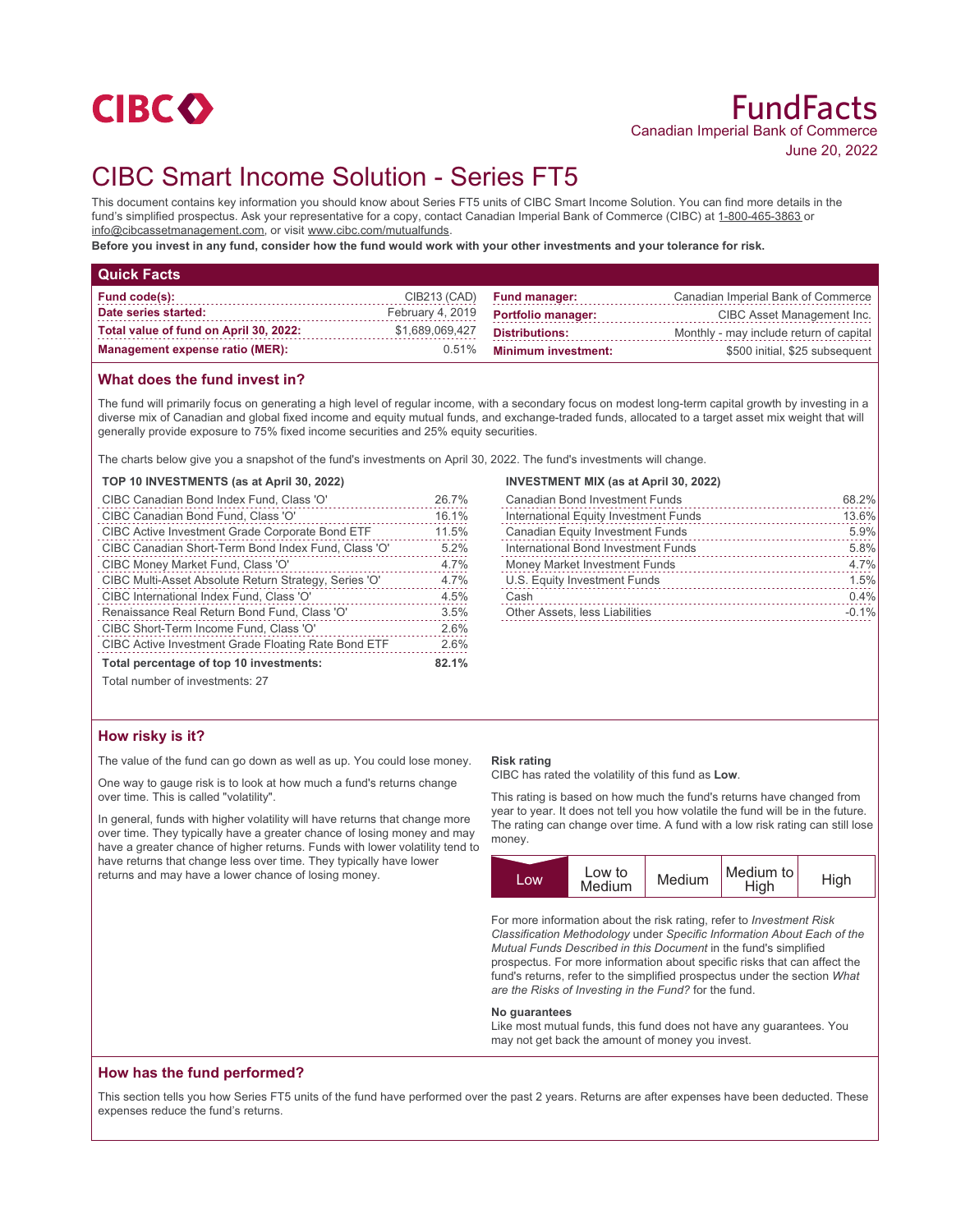# **FundFacts**

#### **YEAR-BY-YEAR RETURNS**

This chart shows how Series FT5 units of the fund performed in each of the past 2 calendar years. Series FT5 units have not dropped in value in either of the 2 years. The range of returns and change from year to year can help you assess how risky the fund has been in the past. It does not tell you how the fund will perform in the future.



#### **BEST AND WORST 3-MONTH RETURNS**

This table shows the best and worst returns for Series FT5 units of the fund in a 3-month period over the past 2 calendar years. The best and worst 3-month returns could be higher or lower in the future. Consider how much of a loss you could afford to take in a short period of time.

|                    |          | Return 3 months ending | If you invested \$1,000 at the beginning of the period |
|--------------------|----------|------------------------|--------------------------------------------------------|
| <b>Best return</b> | 6.9%     | June 30, 2020          | Your investment would rise to \$1,069                  |
| Worst return       | $-2.9\%$ | March 31, 2020         | Your investment would drop to \$971                    |

#### **AVERAGE RETURN**

The annual compounded return of Series FT5 units of the fund since February 4, 2019 was 1.6%. If you had invested \$1,000 in the fund on February 4, 2019, your investment would be worth \$1,052 as at April 30, 2022.

| Who is this fund for?                                                                                                                                                             | A word about tax                                                                                                                                                                                                                                                                                                                                                                                                                                                                                  |
|-----------------------------------------------------------------------------------------------------------------------------------------------------------------------------------|---------------------------------------------------------------------------------------------------------------------------------------------------------------------------------------------------------------------------------------------------------------------------------------------------------------------------------------------------------------------------------------------------------------------------------------------------------------------------------------------------|
| Investors who:<br>• are seeking a high level of regular income with a secondary focus on<br>modest long-term capital growth; and<br>• are investing for the short to medium term. | In general, you will have to pay income tax on any money you make on a<br>fund. How much you pay depends on the tax laws where you live and<br>whether or not you hold the fund in a registered plan such as a<br>Registered Retirement Savings Plan (RRSP) or a Tax-Free Savings<br>Account (TFSA).<br>Keep in mind that if you hold your fund in a non-registered plan, fund<br>distributions are included in your taxable income, whether you receive<br>them in cash or have them reinvested. |
|                                                                                                                                                                                   |                                                                                                                                                                                                                                                                                                                                                                                                                                                                                                   |

### **How much does it cost?**

The following tables show the fees and expenses you could pay to buy, own, and sell Series FT5 units of the fund. The fees and expenses - including any commissions - can vary among series of a fund and among funds. Higher commissions can influence representatives to recommend one investment over another. Ask about other funds and investments that may be suitable for you at a lower cost.

#### **1. SALES CHARGES**

There are no sales charges payable when you buy, switch, or sell Series FT5 units of the fund.

#### **2. FUND EXPENSES**

You don't pay these expenses directly. They affect you because they reduce the fund's returns.

As at December 31, 2021, the expenses for Series FT5 units of the fund were 0.54% of its value. This equals \$5.40 for every \$1,000 invested.

|                                                                                                                                                                                                                                                                                                                                                                                         | Annual rate<br>(as a % of the fund's value) |
|-----------------------------------------------------------------------------------------------------------------------------------------------------------------------------------------------------------------------------------------------------------------------------------------------------------------------------------------------------------------------------------------|---------------------------------------------|
| Management expense ratio (MER)<br>This is the total of the fund's management fee (including the trailing commission), fixed administration fee, and any<br>operating expenses not covered by the fixed administration fee (fund costs) for Series FT5 units of the fund. CIBC<br>waived or absorbed some of the fund's expenses. If it had not done so, the MER would have been higher. | 0.51%                                       |
| Trading expense ratio (TER)<br>These are the fund's trading costs.                                                                                                                                                                                                                                                                                                                      | 0.03%                                       |
| <b>Fund expenses</b>                                                                                                                                                                                                                                                                                                                                                                    | 0.54%                                       |
|                                                                                                                                                                                                                                                                                                                                                                                         |                                             |